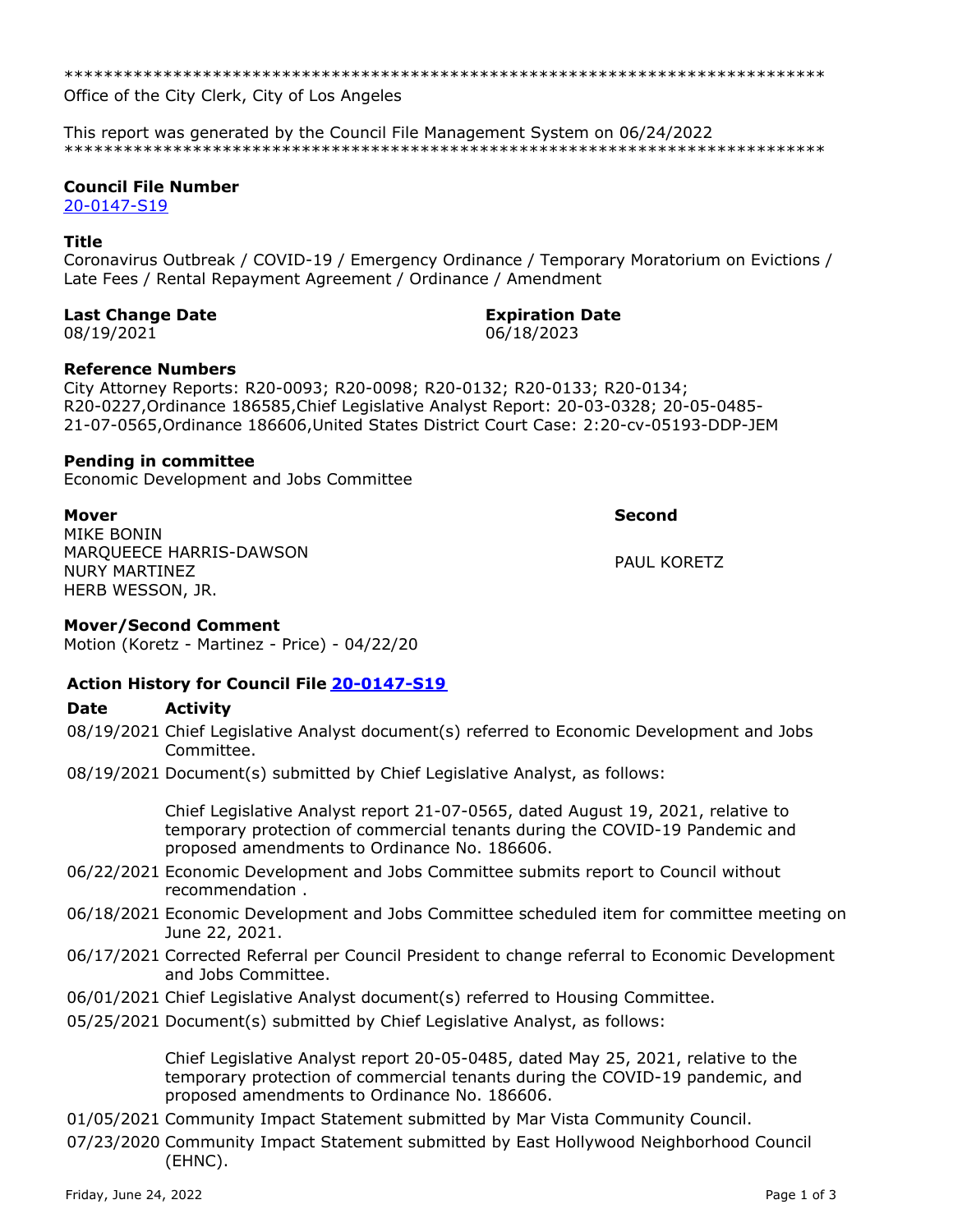- 06/15/2020 Housing and Community Investment Department document(s) referred to Housing Committee.
- 06/15/2020 Document(s) submitted by Housing and Community Investment Department, as follows:

Los Angeles Housing and Community Investment report, dated April 20, 2020, relative to a request for authority to allocate funding for a Citywide emergency rental assistance subsidy program for tenants unable to pay rent due to circumstances related to the Coronavirus (Covid-19) pandemic.

- 05/08/2020 Council action final.
- 05/08/2020 Ordinance posted/published. Ordinance effective date: May 12, 2020.
- 05/07/2020 Mayor transmitted Council File to City Clerk.
- 05/07/2020 City Clerk transmitted Council File to Mayor. Last day for Mayor to act is 05/18/2020.
- 05/06/2020 Council adopted item, as amended, forthwith.
- 05/05/2020 City Attorney document(s) referred to Council.
- 05/05/2020 Document(s) submitted by City Attorney, as follows:

City Attorney report R20-0133, dated May 5, 2020, relative to a revised draft ordinance amending the Los Angeles Municipal Code regarding tenant protections during the COVID-!9 pandemic.

- 05/05/2020 Community Impact Statement submitted by Los Feliz Neighborhood Council,Los Feliz Neighborhood Council.
- 05/04/2020 City Attorney document(s) referred to Council.
- 05/04/2020 Document(s) submitted by City Attorney, as follows:

City Attorney report R20-0132, dated May 4, 2020, relative to a draft Ordinance amending the Los Angeles Municipal Code regarding tenant protections during the COVID-19 pandemic.

- 05/01/2020 City Clerk scheduled item for Council on May 6, 2020.
- 05/01/2020 Council action final.
- 04/29/2020 Council adopted item, as amended, forthwith.
- 04/28/2020 City Attorney document(s) referred to Council.
- 04/28/2020 Document(s) submitted by City Attorney, as follows:

City Attorney Report R20-0120, dated April 28, 2020, relative to information relating to the efforts of other municipalities to protect tenants during the COVID-19 pandemic.

- 04/28/2020 City Attorney document(s) referred to Council.
- 04/28/2020 Document(s) submitted by City Attorney, as follows:

City Attorney report R20-0121, dated April 28, 2020, related to recommendations to strengthen the Los Angeles Municipal Code regarding tenant protections during the COVID-19 pandemic.

- 04/27/2020 City Clerk scheduled item for Council on April 29, 2020.
- 04/22/2020 Motion document(s) referred to Council.
- 04/21/2020 Housing and Community Investment Department document(s) referred to Housing Committee.
- 04/21/2020 Document(s) submitted by Housing and Community Investment Department, as follows:

Los Angeles Housing and Community Investment Department report, dated April 20, 2020, relative to authority to implement the COVID-19 Emergency Rental Assistance Subsidy Program; request the City Attorney to prepare and present a draft Ordinance establishing the Emergency Rental Assistance Subsidy Program Fund; amend the contract with Southern California Housing Rights Center; and related actions.